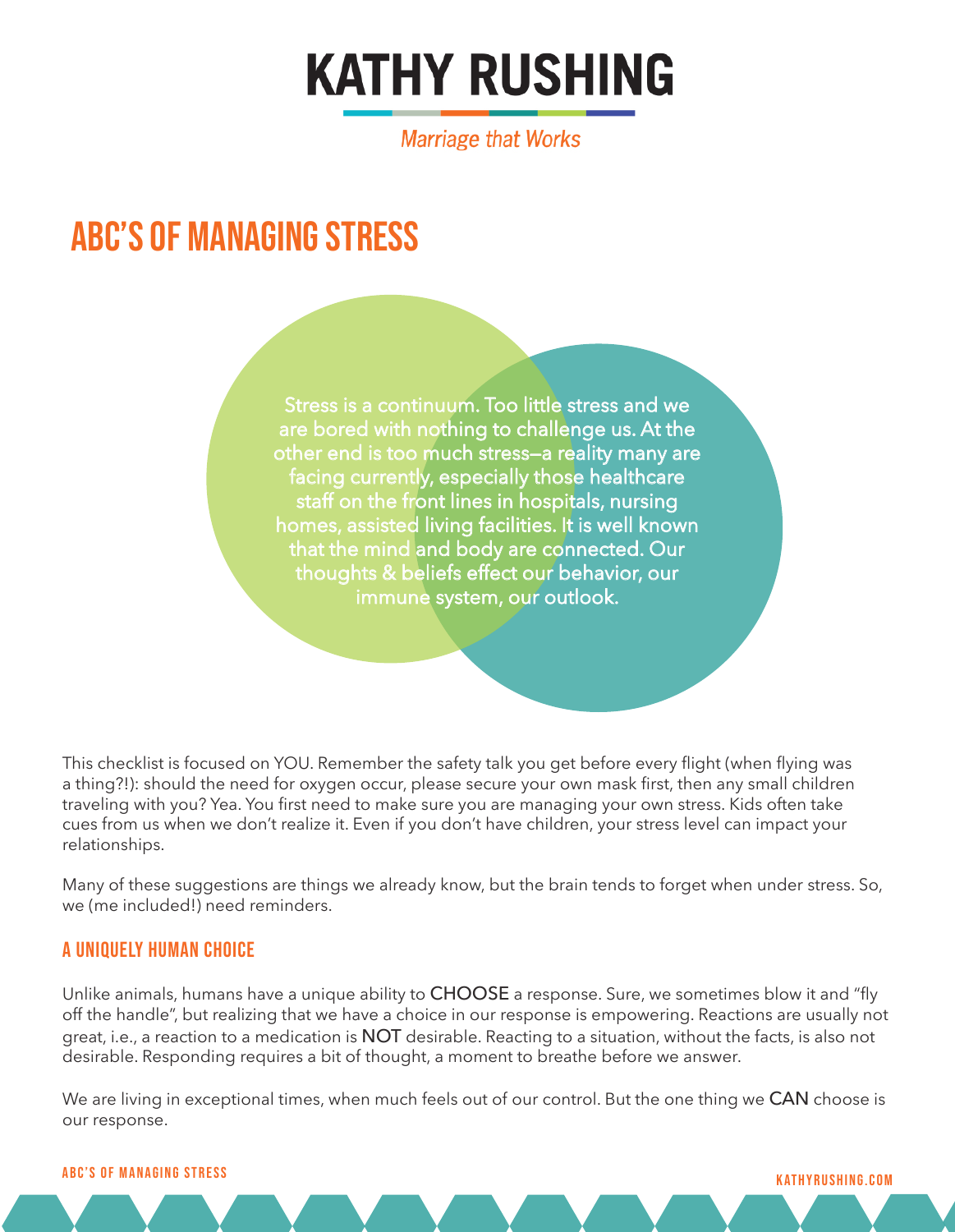# LEARN YOUR ABC'S!



Oftentimes when we are under stress, the tendency is to shut down, eat a whole bag of cookies, and watch Netflix endlessly. Not helpful! **ACTION** fuels energy. Even small actions can help us feel less overwhelmed.

#### Ideas:

Move your body-go for a walk, practice yoga, follow an exercise class streaming on TV. Research shows the benefits of exercise in lowering bp, decreasing anxiety, & releasing endorphins (the feel good hormones). Fresh air & sunshine, when possible, is a bonus.

º What can you do to check in on neighbors who may be isolated? Turns out, doing something for someone gets us out of our own head, at least for at time. Pick up groceries, walk their dog, pick up mail (if not delivered to the house). People that were isolated BEFORE this pandemic will feel it even more profoundly.

<sup>o</sup> Write letters/cards to local nursing homes or assisted living facilities. Send to their main office for disinfection, then cards will be distributed.

<sup>o</sup> Do you know anyone on the front lines..doctors, nurses, caregivers, janitors (yes, they are often overlooked.) Make a pot of soup to drop off on their front porch, or purchase gift cards from businesses that may be open for take out.

<sup>o</sup> Gather unused soaps & shampoos (you know all those bottles you bring home from hotels?) and donate to a local homeless shelter.

Do you sew? Some people are actually sewing masks for medical personnel. Brilliant!

Donate to businesses/non-profits that continue to operate as essential businesses (soup kitchens, community cafes, homeless shelters, food banks…who else?)

## **B. BOUNDARIES**

º News: With 24/7 news on, it's tempting to sit glued to the TV all day. While it's important to be informed, watching the news non-stop tends to add to a sense of anxiety and worry.

<sup>o</sup> Ask yourself, "Do I feel better or more hopeful after watching 3 hours of the news?" Paying attention to what DRAINS us, vs. what ENERGIZES us is important.

Give yourself a reasonable time limit, and ask someone to hold you accountable.

<sup>o</sup> People: some people want to talk on & on about bad news. Sure, some of us are verbal processors, but again, it's OK to set boundaries. They don't have to know…it's Thursday and you need to wash your hair, so gotta run.

<sup>o</sup> Social media–much like the news, this can be another dark hole. Yes, it's important to keep up with people, but some people want to focus on all the bad news. You can hop off that crazy train, and unfollow or block people.

#### kathyrushing.com ABC's of Managing Stress